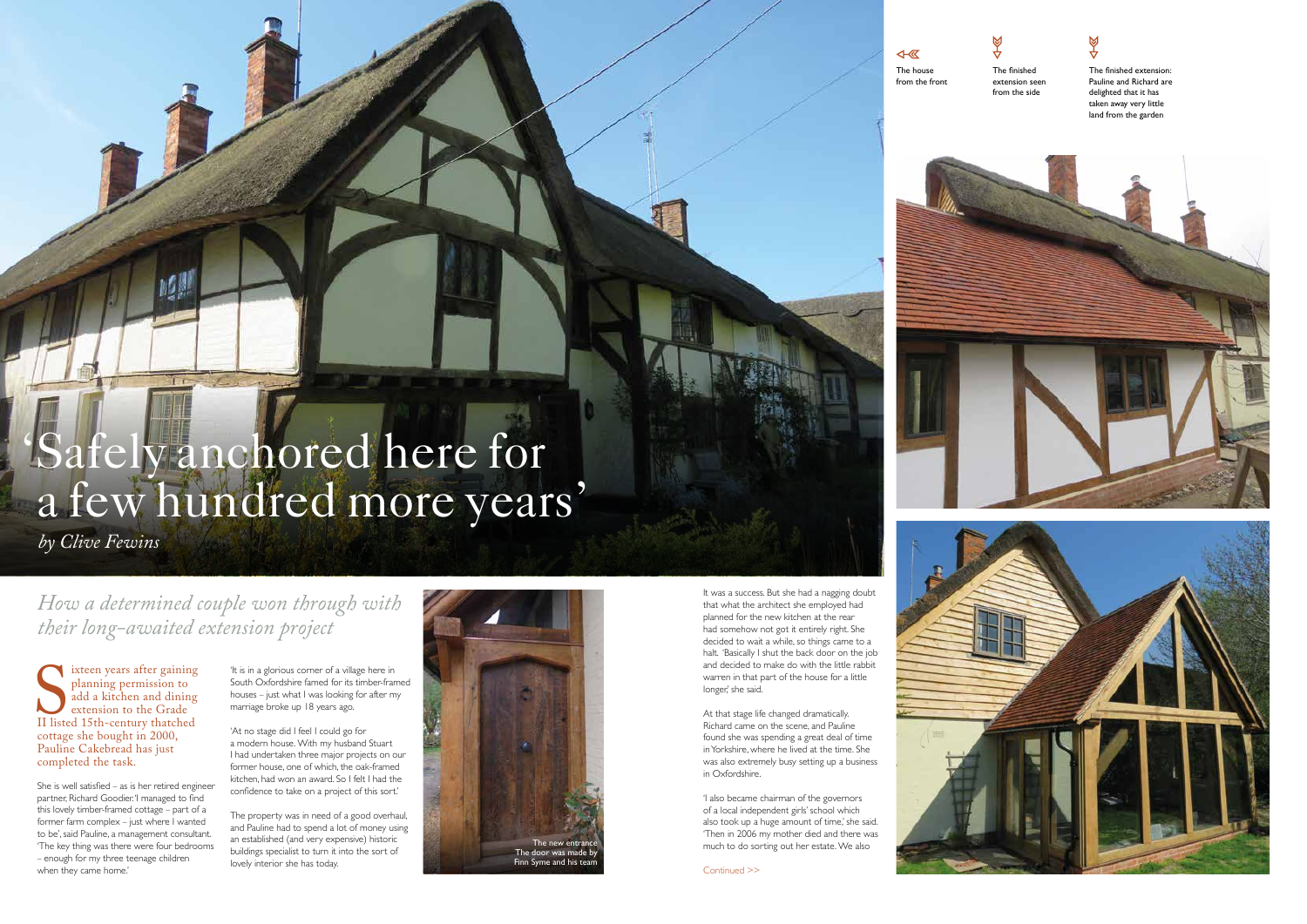pillar in the middle of the new kitchen, which was apparently the only means of holding up the otherwise unsupported rear of the original house. He also explained how the oak framing, the way he proposed to do it, would perform this function and support the entire top section of the house.

'All this meant, to our huge relief, that we could stick to the original plan and footprint and thus avoid having to apply for completely consent.'

All Pauline and Richard needed to do now was check that they had enough money and agree with the conservation officer on the materials to be used. They also needed drawings from the structural engineer. The materials were considered entirely appropriate to both the house and the surroundings, and were approved.

SAFELY ANCHORED HERE







ADVERTISING SPACE

#### Continued >>

*Left:* The framing team begins work on site

*Right:* The oak frame is assembled

#### 4 5

Δ 肏

had a complete rethatch, and that July there was a major flood in the village, from which we did not escape. The ramifications of all that went on for two years, and then in 2009 tragedy struck when my oldest child, Edward aged 24, died in a skiing accident. It was a long time until I felt in any way 'normal' again.'

wanted phase two to be of the same standard, new planning permission and listed building The breakthrough came in 2014, when they met timber framer Finn Syme at a social gathering in the village. 'Finn is based in Bristol but was brought up in this village and he knew the house,' Pauline said. 'When he saw the drawings he agreed with us that the impression they gave was of a conservatorystyle building that would not necessarily fit in well with the existing cottage, particularly because phase one had been a high quality job that produced a really lovely interior. We but to be a blend of traditional and modern materials used in an imaginative way.

By the time the financial crisis had levelled out and the consultancy company she now runs, based a mile away, was once again prospering, another couple of years had elapsed.

Ever since 2006, Pauline and Richard had found it hard to suppress the urge to get cracking again and do something about the rear of the house by turning the maze of small rooms, including the tiniest of kitchens, into one large kitchen/diner. But it needed to be right. And although they were happy with the original overall concept they were very anxious that the finished extension should not look like a conservatory just added onto the back. 'Really we always knew that it would be blending the new with the old that would prove the greatest challenge,' Pauline said.

'It didn't take Finn long to convince Richard and myself that timber frame was the best solution for the new rear of the house. I was brought up in historic timber frame country in Cheshire, and, like many of the old houses in this village, the rest of this house is constructed in this way, notably the jettied frontage which dates from about 1450.

'So timber frame it was. Finn came up with a solution to the main problem: getting rid of a The kitchen ceiling showing the carved beam, crown post and collars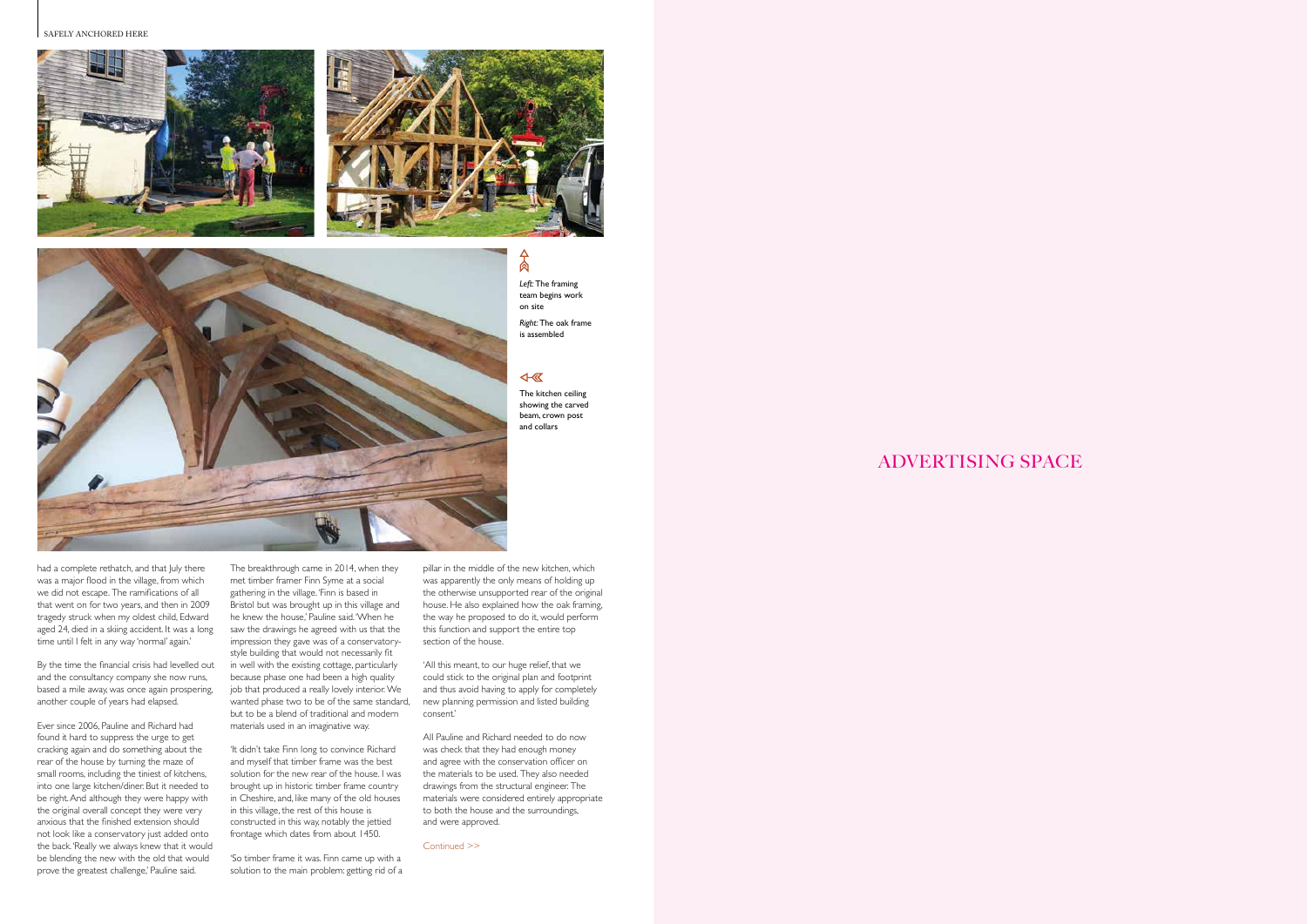

## ADVERTISING SPACE

Continued >>

By the end of 2015 things were falling nicely into place, but disaster struck again. In January 2016 Richard had a stroke. He had not been too badly affected, but he was forced to retire from the consultancy company he had been running and was not well enough to project manage the rear extension work.

'I have good days and bad days,' he said. 'At first I thought I was OK but sometimes I just do not feel sufficiently 'on the ball''. Pauline, who stepped into the gap as project manager, said: 'It has been quite an achievement that Richard has been able to deal with so much disruption at all while recovering from a stroke.'

In 2017 they decided to go ahead and work started in July last year. The extension was completed this March 2018.

 $\overline{48}$ The hall was remodelled 16 years ago. The solid curving rear staircase in the background was installed by previous owners in the 1940s

The steel supporting beams have been carefully concealed and the eye turns to the glorious oak frame – especially the crown post supporting the roof of handmade clay tiles and the hand-carved double ovolo main tie-beam, of which Finn is very proud. He and his small team worked well with local builder Keith O'Connor, who did all the structural work and the plumbing.

 $\frac{1}{2}$ The sitting room. It was remodelled in the first phase of the work after Pauline bought the cottage

'On reflection the long time gap proved to be a good thing really,' Pauline said. 'It gave us time to think, plan and see other similar projects.





'Then there were the acts of serendipity, such as the visit of an old friend who is trained in design and very much into historic houses. Over a cup of coffee she immediately agreed with our instinctive reluctance, despite previous advice to remove the chimney to provide more space for the new kitchen. She suggested we simply position the utility room the other side of it. This both gave us a more interesting shape for the kitchen and saved a lot of trouble and expense removing the chimney opening, which now forms a nice feature'

The master bedroom. It is in the oldest part of the house, which has been dated as mid-15th century